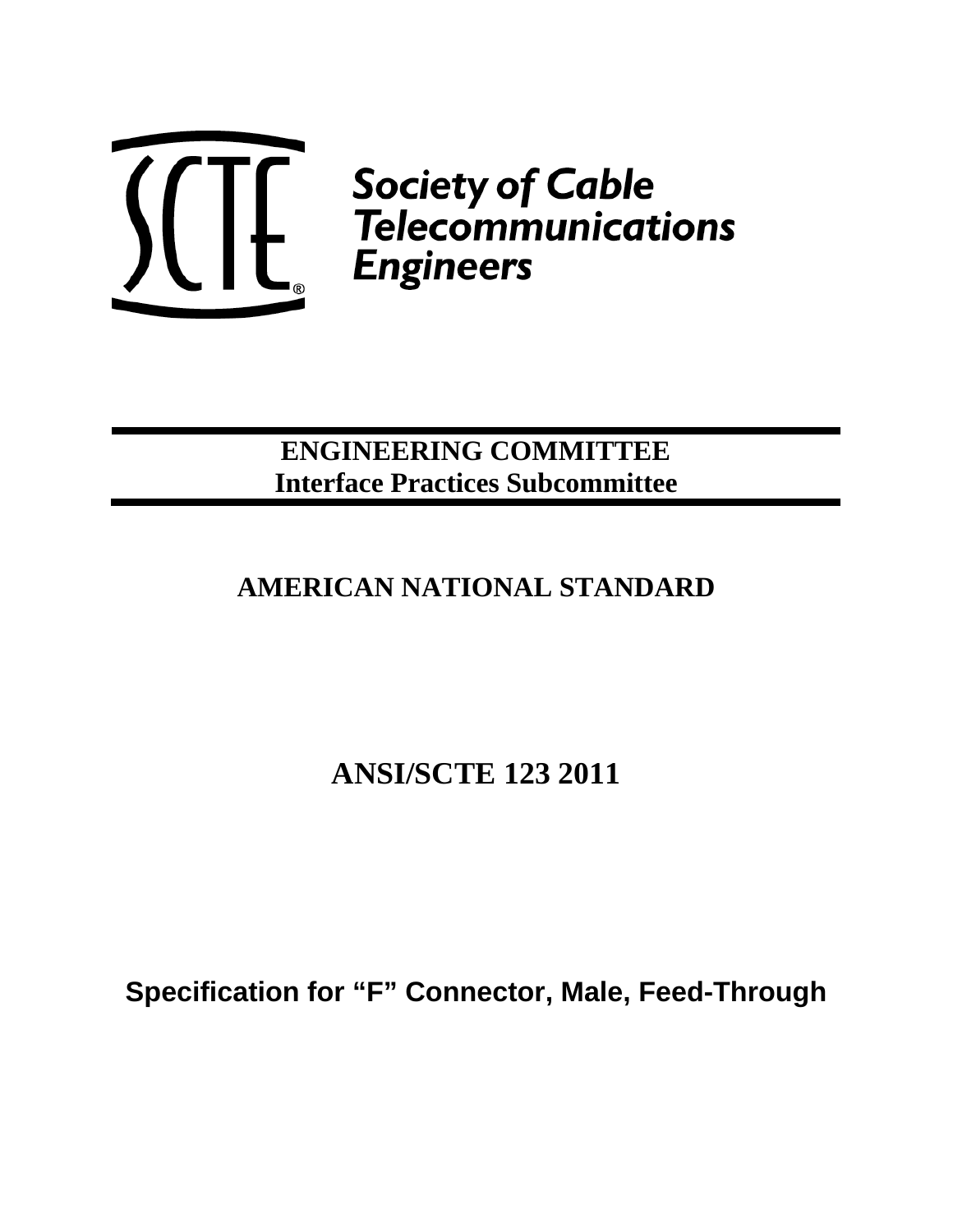# **NOTICE**

The Society of Cable Telecommunications Engineers (SCTE) Standards are intended to serve the public interest by providing specifications, test methods and procedures that promote uniformity of product, interchangeability and ultimately the long term reliability of broadband communications facilities. These documents shall not in any way preclude any member or nonmember of SCTE from manufacturing or selling products not conforming to such documents, nor shall the existence of such standards preclude their voluntary use by those other than SCTE members, whether used domestically or internationally.

SCTE assumes no obligations or liability whatsoever to any party who may adopt the Standards. Such adopting party assumes all risks associated with adoption of these Standards, and accepts full responsibility for any damage and/or claims arising from the adoption of such Standards.

Attention is called to the possibility that implementation of this standard may require the use of subject matter covered by patent rights. By publication of this standard, no position is taken with respect to the existence or validity of any patent rights in connection therewith. SCTE shall not be responsible for identifying patents for which a license may be required or for conducting inquiries into the legal validity or scope of those patents that are brought to its attention.

Patent holders who believe that they hold patents which are essential to the implementation of this standard have been requested to provide information about those patents and any related licensing terms and conditions. Any such declarations made before or after publication of this document are available on the SCTE web site at [http://www.scte.org](http://www.scte.org/).

All Rights Reserved

© Society of Cable Telecommunications Engineers, Inc 2011 140 Philips Road Exton, PA 19341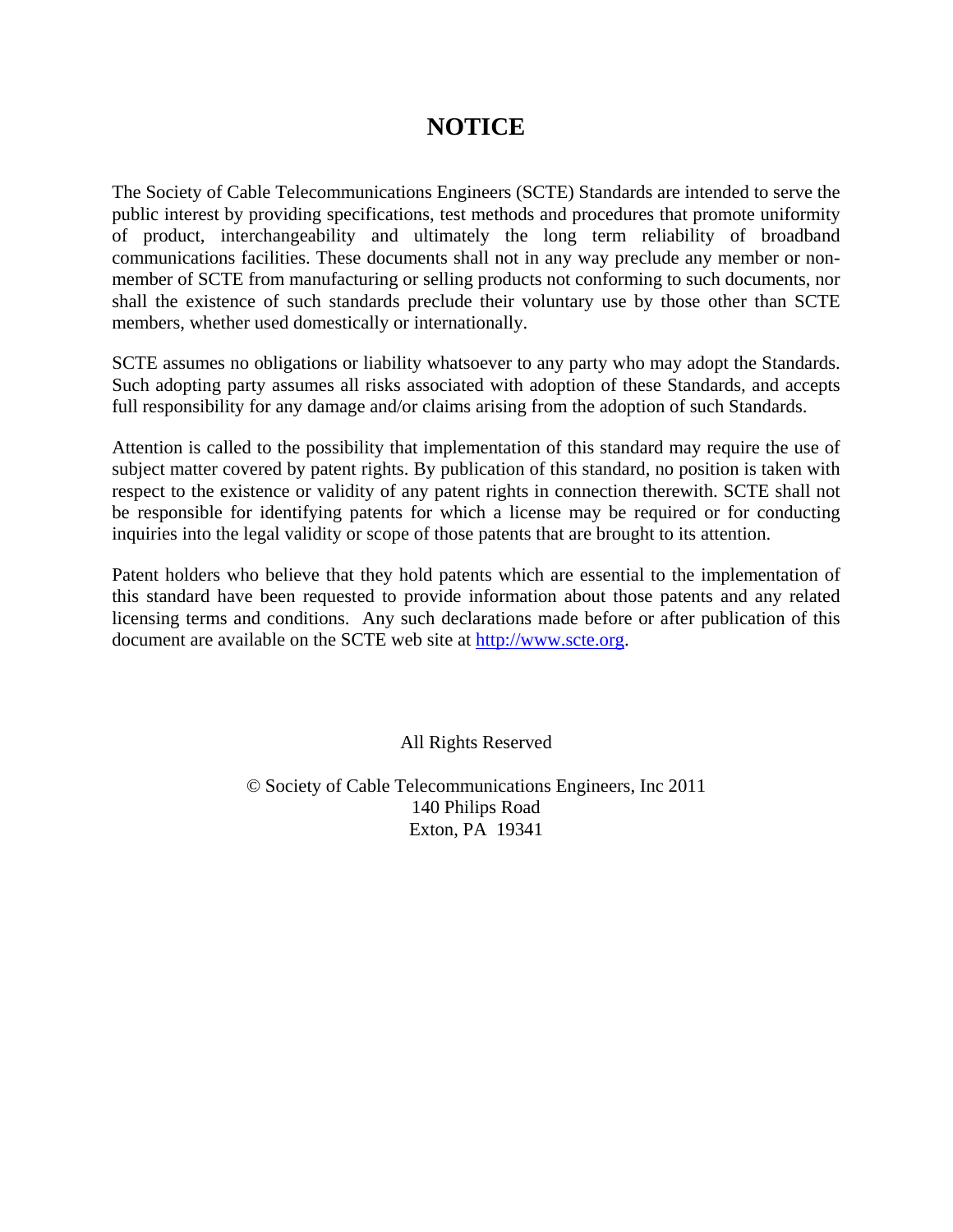# **TABLE OF CONTENTS**

# *LIST OF FIGURES*

[FIGURE 1 – RECOMMENDED MALE "F" FEED-THROUGH CONNECTOR](#page-6-0)  [DRAWING 4](#page-6-0)

## *LIST OF TABLES*

[TABLE 1 – RECOMMENDED MALE "F" FEED-THROUGH CONNECTOR](#page-6-0)  [DIMENSIONS 4](#page-6-0)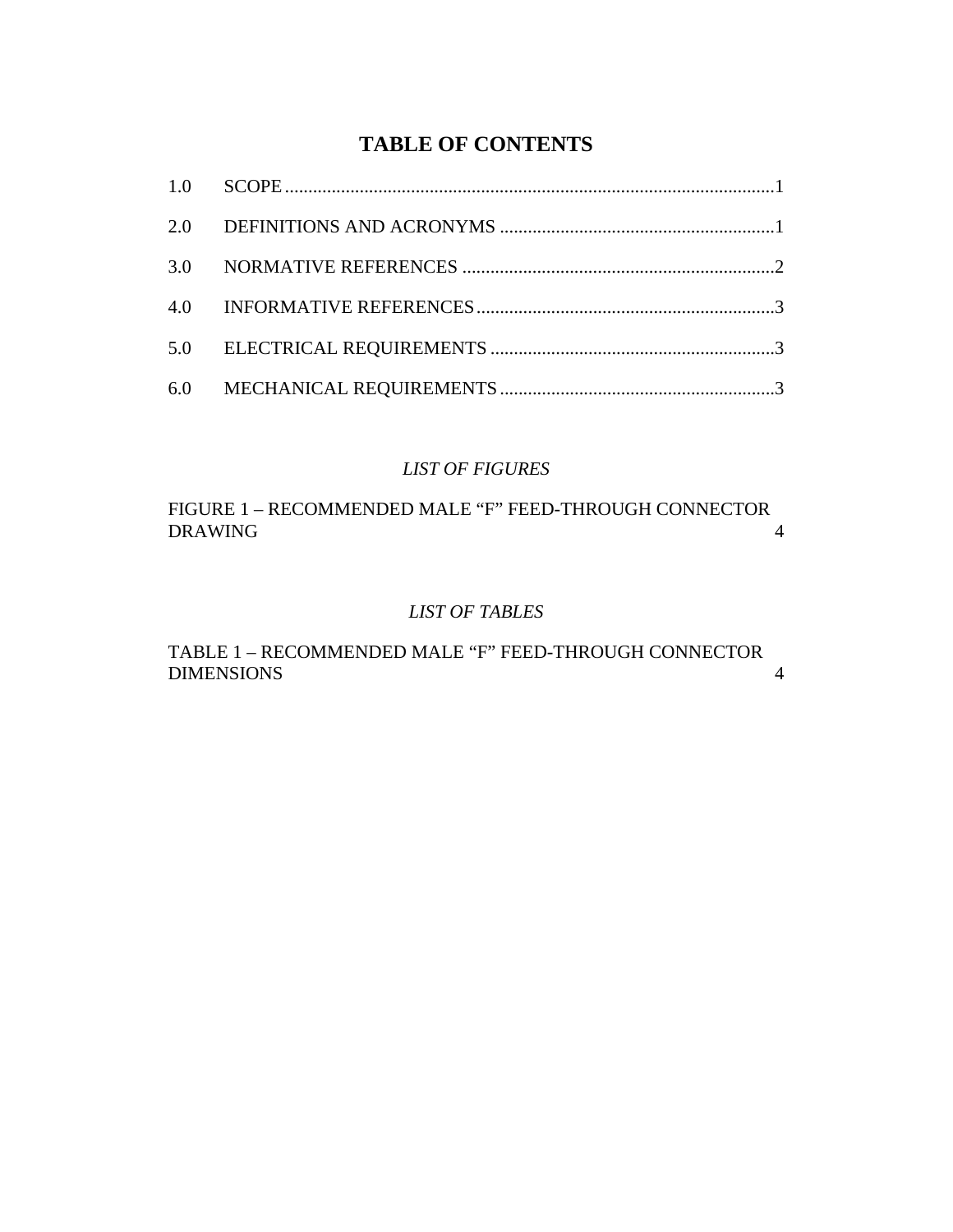#### <span id="page-3-0"></span>**1.0 SCOPE**

The purpose of this document is to specify requirements for male "F" feed-through connectors that are used in the 75 ohm RF broadband communications industry. This specification applies to SCTE drop cable specifications ANSI/SCTE 74 2003, ANSI/SCTE 71 2008, and ANSI/SCTE 100 2010.

All requirements of this document are measured after installation per manufactures instructions of the cable into the connector.

## **2.0 DEFINITIONS AND ACRONYMS**

- 2.1 Dielectric: The material that is used to insulate the center conductor from contacting the outer housing.
- 2.2 Thread Relief: A reduced diameter section of the threaded surface to allow the tool to run out. This feature is optional.
- 2.3 Center Conductor: The inner conductor of a coaxial cable that is fed through the male "F" feed-through connector.
- 2.4 Reference Plane: The reference plane on the male "F" feed-through connector is the mating surface that seats against the female "F" port. It is also the plane from where all horizontal dimensions are taken.
- 2.5 Parting Line (relevant to casting process only): A raised mark left on the surface of a part as a result of the gap between two halves of a die.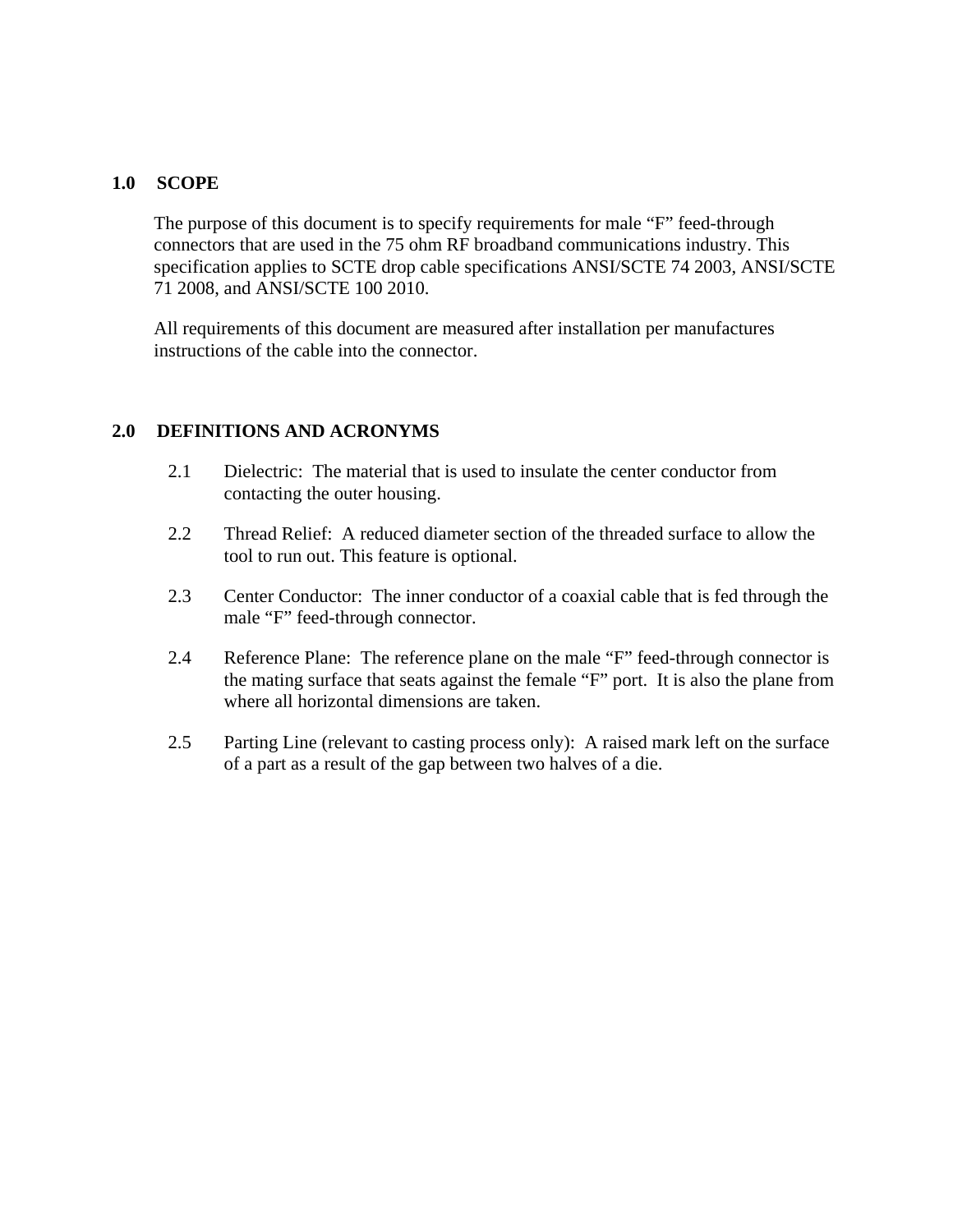#### <span id="page-4-0"></span>**3.0 NORMATIVE REFERENCES**

The following documents contain provisions, which, through reference in this text, constitute provisions of this standard. At the time of publication, the editions indicated were valid. All standards are subject to revision, and parties to agreement based on this standard are encouraged to investigate the possibility of applying the most recent editions of the documents listed below.

#### 3.1 SCTE References

ANSI/SCTE 60 2010, Test Method for Interface Moisture Migration

ANSI/SCTE 74 2003, Specification for Braided 75 Ohm Flexible RF Coaxial Drop Cable

ANSI/SCTE 71 2008, Specification for Braided, 75 Ohm, Coaxial Multi-Purpose Cable

ANSI/SCTE 98 2009, Test Method for Withstand Tightening Torque - 'F' Male

ANSI/SCTE 99 2009, American National Standard Test Method for Axial Pull Connector/Cable

ANSI/SCTE 100 2010, Specification for 75 Ohm Smooth Aluminum Access Cables

ANSI/SCTE 103 2004, Test Method for DC Contact Resistance

ANSI/SCTE 01 2006, Specification for "F" Port, Female, Outdoor

ANSI/SCTE 02 2006, Specification for "F" Port, Female, Indoor

ANSI/SCTE 143 2007, Test Method for Salt Spray

3.2 Standards from other Organizations—Not applicable.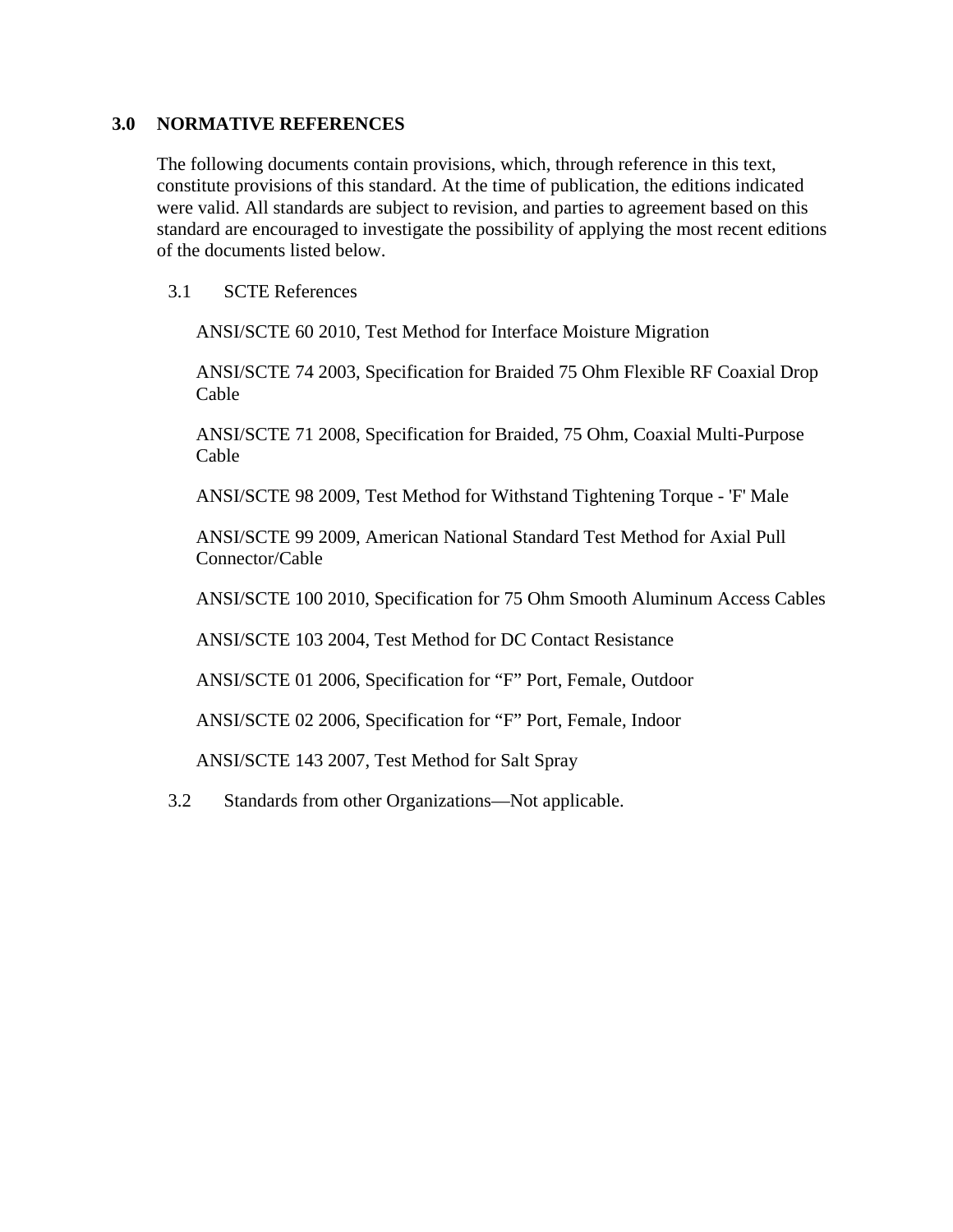#### <span id="page-5-0"></span>**4.0 INFORMATIVE REFERENCES**

The following documents may provide valuable information to the reader but are not required when complying with this standard.

- 4.1 SCTE References—Not applicable.
- 4.2 Standards from other Organizations—Not applicable.
- 4.3 Published Materials—Not applicable.

#### **5.0 ELECTRICAL REQUIREMENTS**

- 5.1 Impedance: The male "F" feed-through connector shall perform with a nominal impedance of 75 ohms.
- 5.2 Return Loss: Please see equipment specifications that the male "F" feed-through connector is a part of for specific return loss requirements.
- 5.3 The outer conductor junction of the female F port to male "F" feed-through connector shall have a DC contact resistance less than 10 milliohms when tightened to 35 in.-lbs. and tested to ANSI/SCTE 103 2004.
- 5.4 Shielding Effectiveness: The shielding effectiveness for male "F" feed-through connectors, when attached to cables manufactured to SCTE approved standards, shall meet shielding performance levels of an unspliced section of the same cable when both are tested with the same method.

## **6.0 MECHANICAL REQUIREMENTS**

6.1 Physical dimensions

The recommended physical dimensions for the male "F" feed-through connector shall be as specified in Figure 1, Table 1, and per the notes below.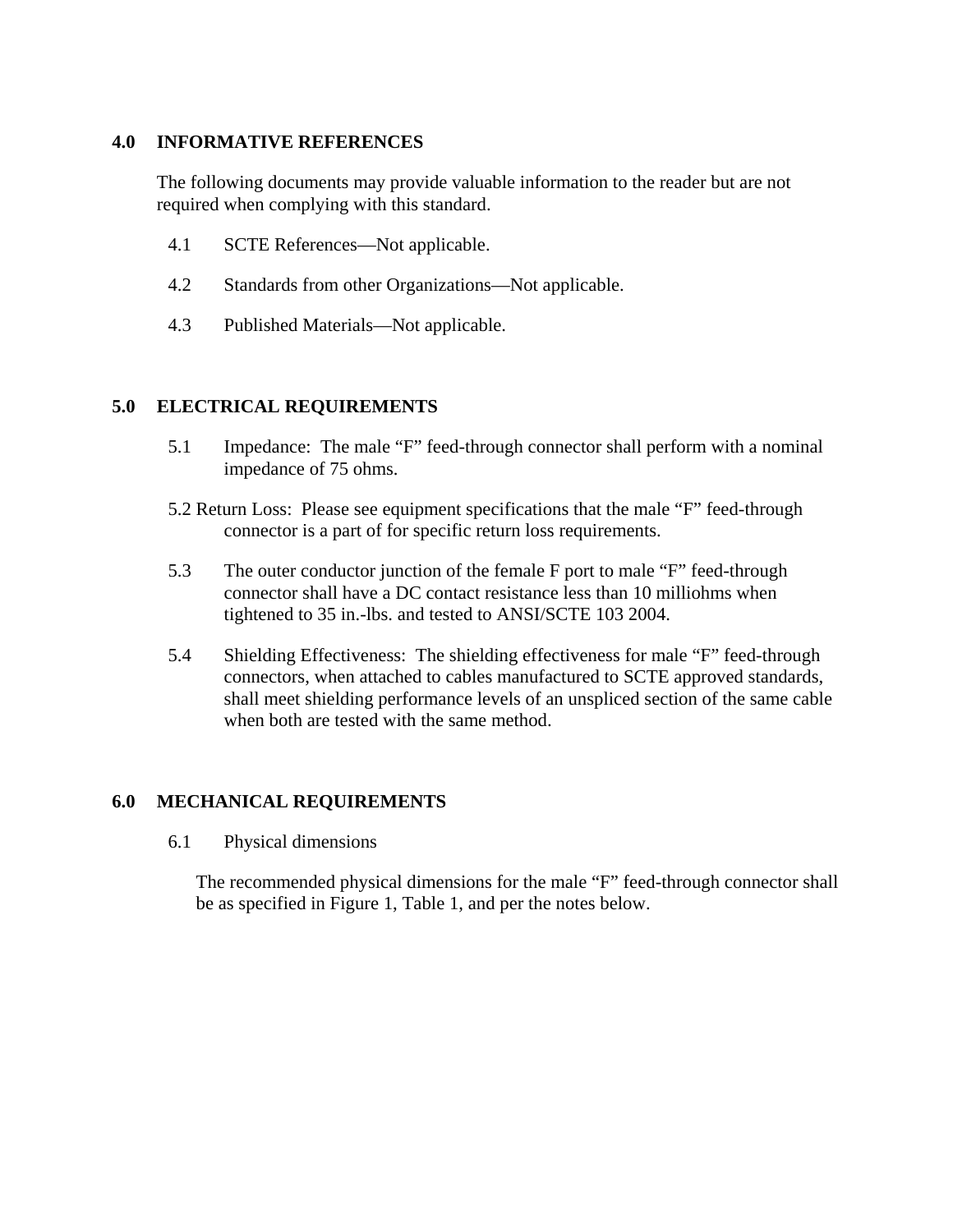<span id="page-6-0"></span>

**Figure 1 – Recommended Male "F" Feed-Through Connector** 

| <b>DESCRIPTION</b>                                      |               | <b>DIM</b><br>Mm             |            | inches     |            | <b>NOTES</b> |
|---------------------------------------------------------|---------------|------------------------------|------------|------------|------------|--------------|
|                                                         |               | <b>MIN</b>                   | <b>MAX</b> | <b>MIN</b> | <b>MAX</b> |              |
| REF. CABLE CENTER CONDUCTOR<br>DIA.                     | $\mathsf{A}$  | 0.64                         | 1.07       | 0.025      | 0.042      |              |
| <b>SEALING SLEEVE DIAMETER</b>                          | B             | 10.41                        | 11.05      | 0.410      | 0.435      |              |
| NUT THREADED LENGTH                                     | $\mathcal{C}$ | 3.97                         |            | 0.156      |            | 3            |
| MANDREL FACE DEPTH TO NUT<br>LEADING EDGE               | D             | 4.29                         | 6.10       | 0.169      | 0.240      |              |
| CENTER CONDUCTOR TO MANDREL<br><b>FACE LENGTH</b>       | E             | 6.35                         | 9.53       | 0.250      | 0.375      |              |
| <b>MANDREL FACE OUTER DIAMETER</b>                      | F             | 7.11                         |            | 0.280      |            |              |
| <b>NUT TO SEALING SLEEVE</b><br><b>INTERFACE LENGTH</b> | G             | 1.78                         | 4.45       | 0.070      | 0.175      |              |
| <b>MAXIMUM ENVELOPE DIMENSION</b>                       | H             | $\overline{\phantom{a}}$     | 12.95      |            | 0.510      |              |
| <b>CHAMFER BREAK</b>                                    | J             | 0.25                         | 0.76       | 0.010      | 0.030      | 4            |
| <b>MANDREL FACE INNER DIAMETER</b>                      | K             | $\qquad \qquad \blacksquare$ | 5.84       |            | 0.230      |              |
| <b>NUT HEX LENGTH</b>                                   | L             | 4.75                         |            | 0.187      |            |              |

**Table 1 – Recommended Male "F" Feed-Through Connector Dimensions**